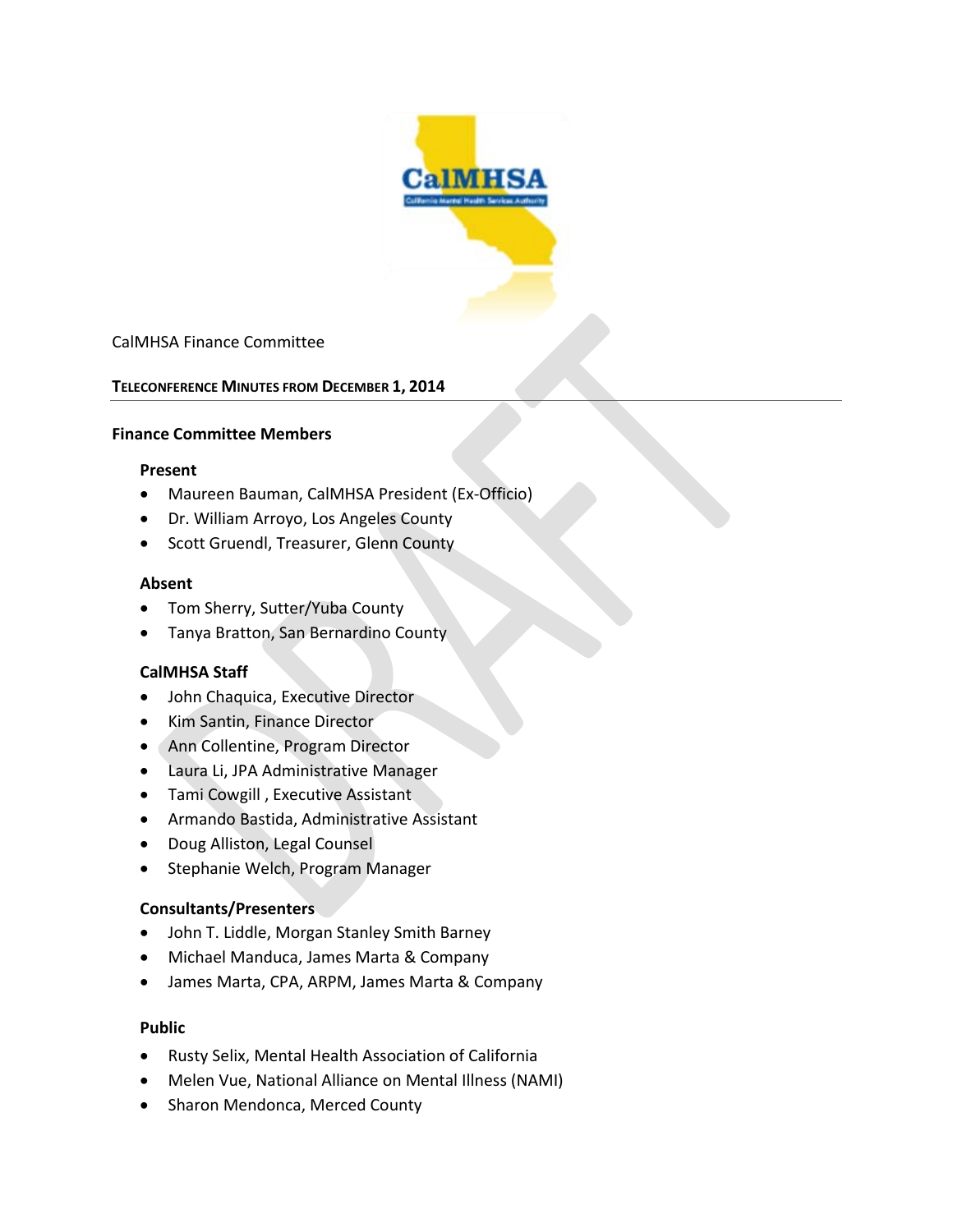## 1. **Call to Order**

The CalMHSA Finance Committee teleconference was called to order at 3:05 p.m. on December 1, 2014 by Treasurer, Scott Gruendl, Glenn County. All participants were asked to introduce themselves, followed by instructions for the teleconference process.

## 2. **Roll Call and Public Comment Instructions**

JPA Administrative Manager, Laura Li called roll and a quorum was not established, with two absentee members. Scott Gruendl, Treasurer, reviewed the public comment instructions and noted items not on the agenda would be reserved for public comment at the end of the agenda.

## 3. **Consent Calendar**

Committee Chair Gruendl asked for any changes to the July 29, 2014 minutes, and Treasurer's Reports as of September 30, 2014. There were none.

### **Action: Approval of the consent calendar.**

## **No action was taken due to the lack of a quorum, however support was received by members present.**

Public comment was heard from the following individual(s): *None*

### 4. **CalMHSA Investment Update**

John Liddle provided an overview of the current market place and individual holding. Most recently the treasury has had a six day rally due to the price of oil, German manufacturing has slowed down, and Moody's Corp. has downgraded from A1 to Aa3 causing interest rates to go down. The 10 year treasury has interest rates dropped from 2.21% to 2.15%. The current yield is 0.64% which is in good standing. CalMHSA received a inquiry regarding investments in a sugary beverage companies. After discussion amongst members and input from Mr. Liddle, it was determined the concern is a public health policy and not an investment policy issue. Given the input, the committee decided against including a social responsibility clause in the investment policy at this time.

### **Action: None, Information only.**

Public comment was heard from the following individual(s): *None*

### 5. **Review of Draft Financial Audit June 30, 2014**

James Marta presented a summary power point and explained the procedures of auditing and summarized there were no material weaknesses identified, no instances of noncompliance or other matter and audit conducted as planned without material modifications, and an unqualified (clean) opinion was issued.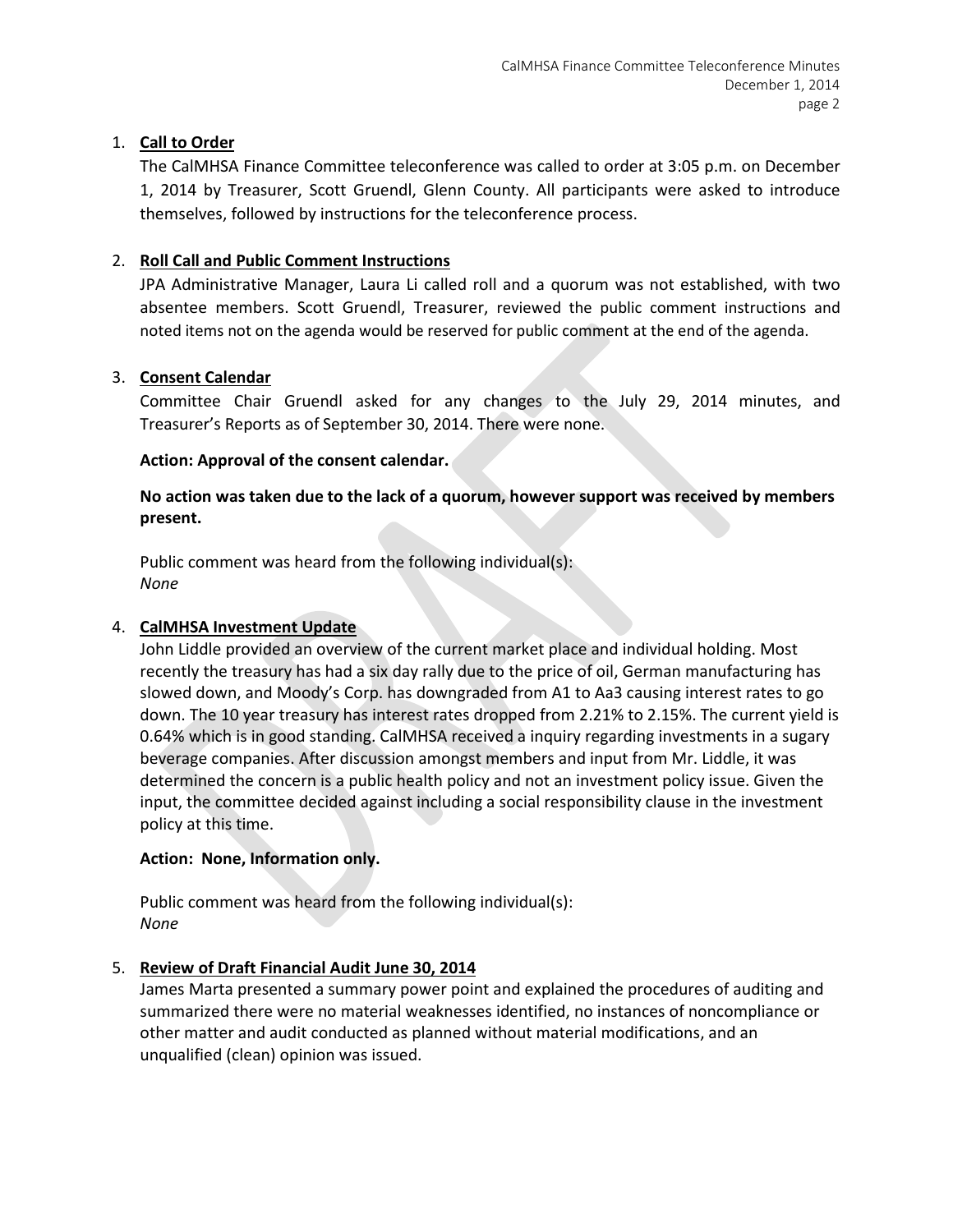**Action: Finance Committee to discuss and/or recommend to the Board of Directors filing of the draft Financial Audit.**

**No action was taken due to the lack of a quorum, however support was received by those members present.**

Public comment was heard from the following individual(s): *None*

### 6. **Draft Phase Two Sustainability Plan**

Ann Collentine, Program Director, gave an overview of the draft Phase Two Sustainability Plan and the funding allocations recommended. Dr. Arroyo gave a recommendation to combine Diverse Communities with all the strategies in order for it to be more feasible.

Public Comment:

Rusty Selix expressed his concern for no funding for the Wellness Area – Workplace. His current contract with CalMHSA is specifically for Workplace and they are not where they need to be in order to be sustainable. Requested the committee reconsider.

The Committee agreed to share Mr. Selix's letter related to this concern with the Sustainability Taskforce, for reconsideration. The final recommendation will be presented to the CalMHSA Board on December 11, 2014.

**1. Adopt Sustainability Taskforce Recommendations for County PEI Funded Activities in Phase II FY 2015–2017**

**2. Adopt the allocation of funds as follows: 80% for Programs, 15 % for administration, 5% for Evaluation.**

**No action was taken due to the lack of a quorum, however support was received by members present.**

Public comment was heard from the following individual(s): *Rusty Selix* 

### 7. **Stigma and Discrimination Reduction (SDR) Conference (Verbal)**

John Chaquica, Executive Director, provided the committee a status update on the conference, indicating a need for additional funding. Given the slow registration process and sponsorships, it has caused some cash flow issues, leading to the request up to \$200,000 on top of the \$150,000. Mr. Chaquica indicated there was no guarantee the funds would be recouped, as it is dependent on revenue. Members could not support at this time, however requested staff provide more information and look to CIBHS to provide part of that additional funding. An updated request will be presented to the Board after a thorough review of conference expenses.

### **Action: None, Information only.**